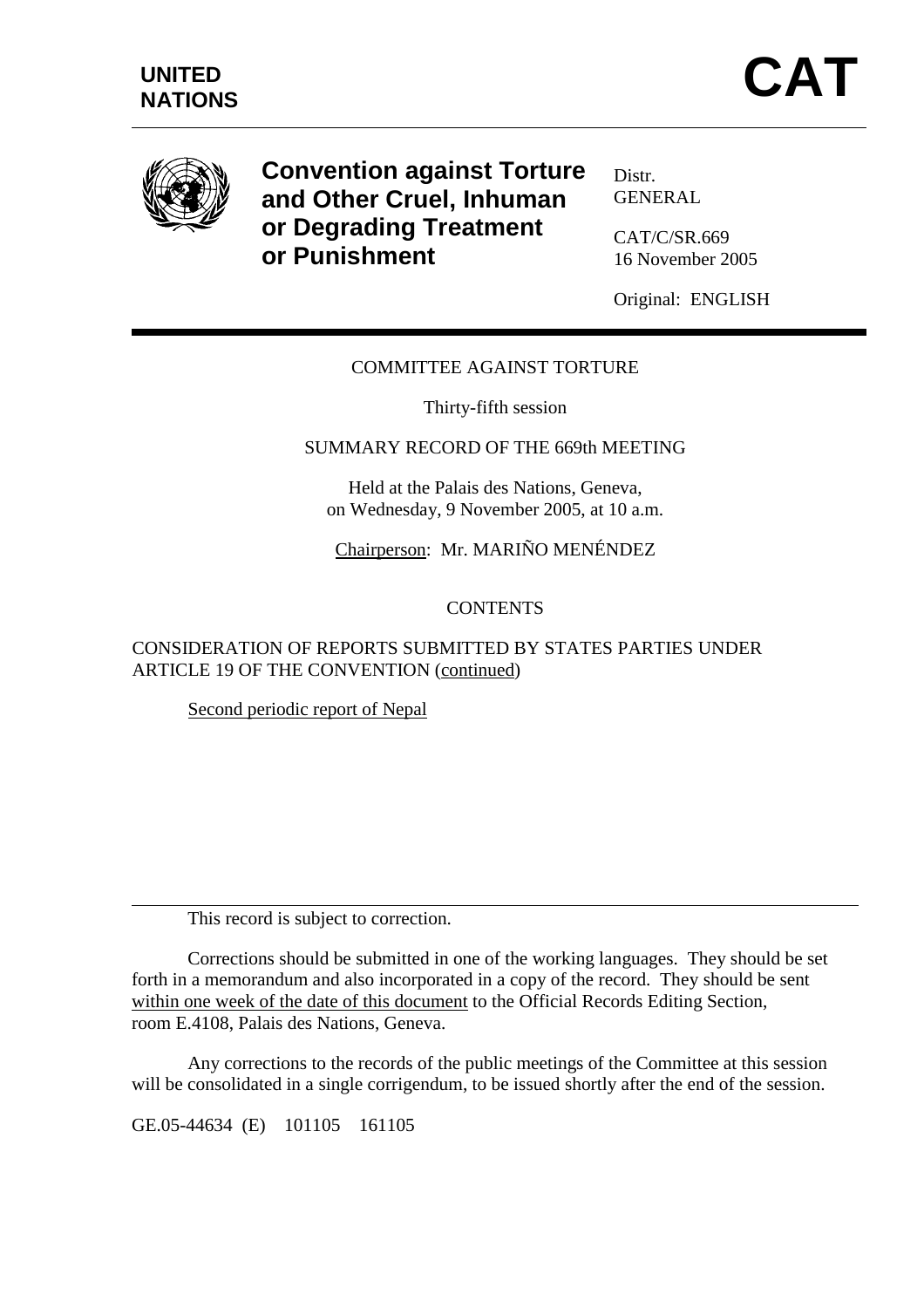#### The meeting was called to order at 10.20 a.m.

### CONSIDERATION OF REPORTS SUBMITTED BY STATES PARTIES UNDER ARTICLE 19 OF THE CONVENTION (agenda item 5) (continued)

Second periodic report of Nepal (CAT/C/33/Add.6; CAT/C/35/L/NPL; HRI/CORE/1/Add.42)

1. At the invitation of the Chairperson, the members of the delegation of Nepal took places at the Committee table.

2. Mr. ACHARYA (Nepal), introducing Nepal's second periodic report, which also comprised the third and fourth periodic reports (CAT/C/33/Add.6), said that his Government took all allegations of torture seriously and strove to bring those guilty of such acts to justice. Despite the protracted armed conflict in his country, the Government remained committed to promoting and protecting human rights and abiding by its treaty obligations. Nonetheless, the current context should be taken into account when considering the report, particularly since many Maoist atrocities had involved torture.

3. The Government had established several institutions to strengthen implementation of the Convention, such as the National Human Rights Commission (NHRC). That body routinely conducted supervision and observation missions in various parts of the country, the findings of which were published, and it monitored the conditions of detainees. It had unhindered access to all places of detention without prior notice, including army barracks, as did the Office of the United Nations High Commissioner for Human Rights (OHCHR) and the International Committee of the Red Cross (ICRC). The NHRC conducted awareness-raising campaigns, provided training on the promotion and protection of human rights, and made recommendations to the Government. Four regional offices had been established, and additional offices would open in future. The Commission was funded by the Government and had received technical and financial support from OHCHR, the United Nations Development Programme (UNDP) and other donor agencies.

4. The Office of the Attorney-General provided legal advice to the Government and represented it in court in cases concerning its rights or interests. The principal mission of the Office was to safeguard constitutional values and to protect basic human rights, particularly the right to criminal justice, victims' rights and the right to a fair trial.

5. The National Judicial Academy provided training for judges and other judicial staff on international human rights instruments and their application at the domestic level. The Judicial Council made recommendations on the appointment, transfer and removal of judges, and conducted workshops, seminars and conferences to update judges on developments in international law and justice.

6. The National Coordination Committee for the Protection and Promotion of Human Rights incorporated all the existing committees working under Government agencies to ensure an effective approach to human rights protection. Headed by the Minister for Foreign Affairs, it included the Chief of the Army Staff, the Attorney-General, the Chief Secretary and secretaries of different ministries. It included subcommittees that monitored the human rights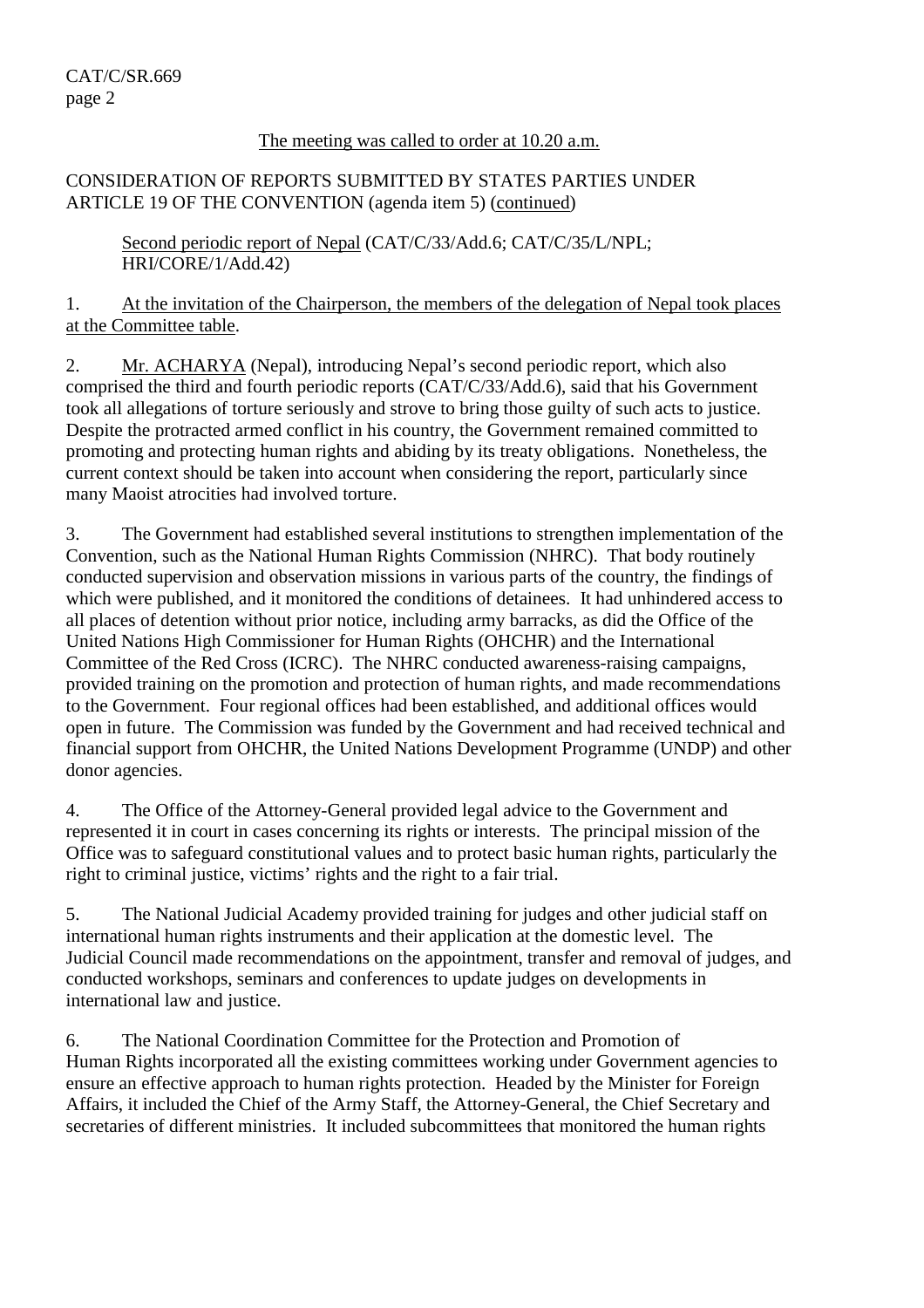situation, reported on violations and recommended action to be taken by the Government. Since 2004, the Ministry of Law, Justice and Parliamentary Affairs had been responsible for implementing legislative reform under the Government's human rights action plan. The Ministry also provided human rights training to law enforcement officials, public prosecutors and adjudicators under that plan. Human rights units had been established in the Royal Nepalese Army, the Armed Police Force and the Nepal Police. They provided updated information on their activities through the mass media and websites.

7. The Nepal OHCHR office, opened following an agreement signed in April 2005, advised and assisted the Government, and had prepared a report on the human rights situation in the country. That document had been considered at the previous session of the United Nations General Assembly.

8. The draft Penal Code included a provision stating that a person committing an act of torture would be punished by up to three years' imprisonment or a fine, or both, depending on the gravity of the offence. The Government was determined to criminalize torture in its domestic legislation at the earliest opportunity. The willingness to engage with the United Nations system had been reflected by the Government's level of cooperation during several visits, including those of the Special Rapporteur on the question of torture in September 2005, the Chairman of the Working Group on Arbitrary Detention, and the Special Rapporteur on extrajudicial, summary or arbitrary executions.

9. As follow-up to the visit of the Special Rapporteur on the question of torture, the Ministry of Home Affairs had issued guidelines to the Nepal Police and the Armed Police Force. They included the need to ensure detainees' access to legal aid, family members, medical care and a prompt court hearing; to guarantee that physical or mental torture or inhuman treatment was not inflicted in the course of investigations; to discourage torture and introduce scientific reforms into methods of inquiry; and to punish perpetrators of illegal acts and publicize those punishments. Implementation of those guidelines was monitored regularly. The Royal Nepalese Army had taken steps to ensure that troops were clearly identified and that there was a clear distinction between military targets and civilian objects. It strove to avoid military operations in areas populated by civilians, and no longer used civilian transport to carry military personnel.

10. All law enforcement officers, including members of the army, the police, the armed police, chief district officers, prison officials and immigration officials, received human rights education as an increasingly important part of their training. Medics were also trained to recognize signs of torture.

11. Steps had been taken in the Royal Nepalese Army and the Nepal Police to investigate all alleged cases of torture and to punish those found guilty of such acts. All persons detained by the Nepal Police received a medical examination as soon as they were taken into custody, and another if they were sent to prison. Any signs of torture were investigated and the perpetrators punished accordingly. The Government had provided compensation to three torture victims in 2005, and a number of other cases were pending.

12. Mr. RASMUSSEN (Country Rapporteur) asked how the State party had managed to prepare the periodic report in spite of the lack of expertise and resources.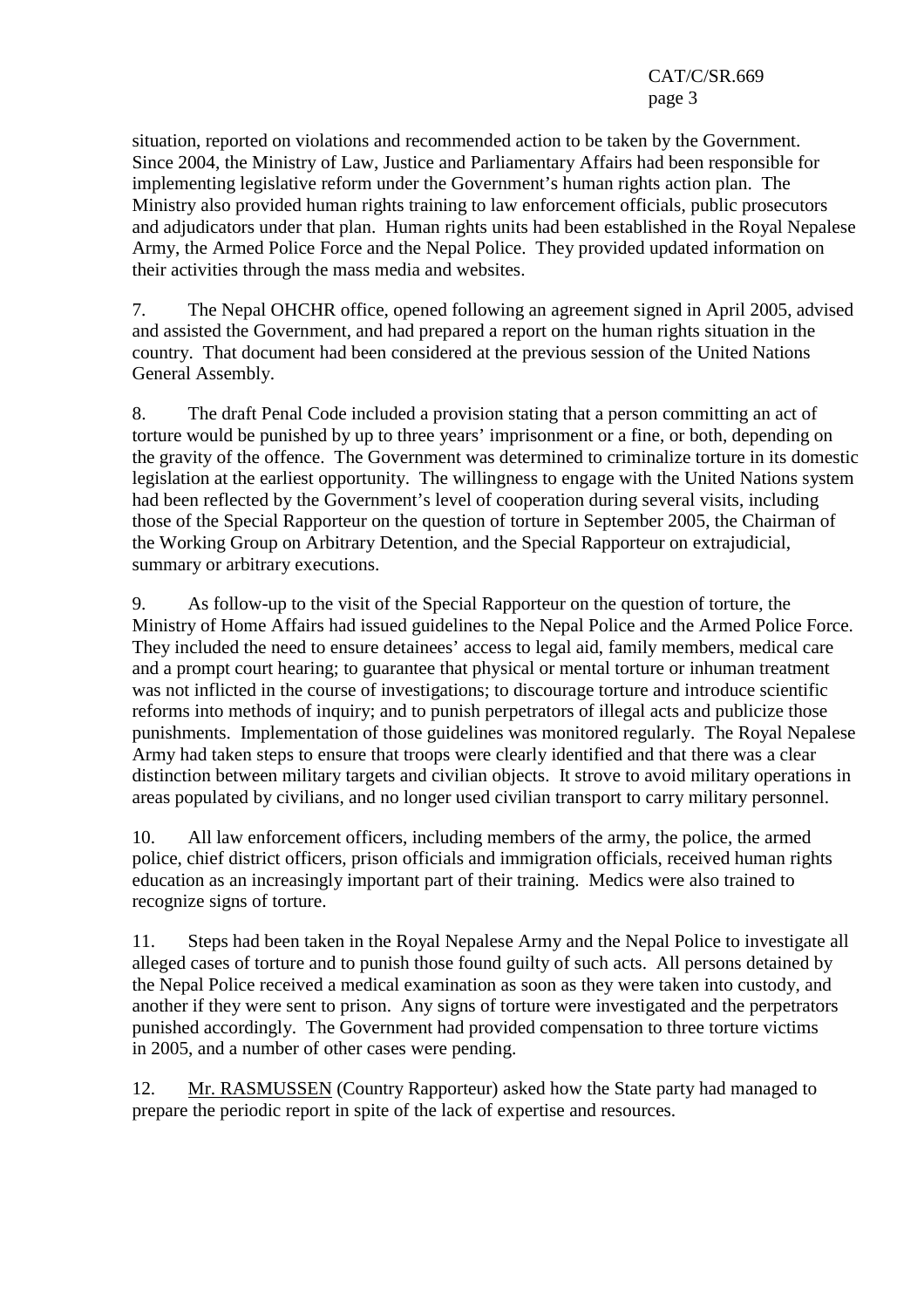13. The situation in the reporting State was of deep concern to the Committee. The United Nations Rapporteur on the question of torture had found clear evidence of widespread and systematic use of torture and ill-treatment by the police, the armed police and the Royal Nepalese Army. The Convention was a legally binding instrument for all States parties, and article 2 clearly stated that no exceptional circumstances justified the use of torture. It was therefore incumbent on the Government to take stringent measures to eliminate the culture of violence and torture that appeared to pervade in the reporting State.

14. According to the OHCHR report on human rights assistance to Nepal (E/CN.4/2005/114), allegations of serious and systematic human rights violations by the security forces had increased throughout 2004, particularly in regard to disappearance, torture, arbitrary detention and summary execution. Persistent allegations of widespread impunity, extrajudicial killings, arbitrary arrests and incommunicado detention in army barracks were of great concern.

15. Mr. EL MASRY said that both the Government and the Maoist insurgents were committing grave human rights violations. He expressed concern about reports of widespread disappearances, arbitrary detention, and the use of torture and enjoyment of impunity by the police and the army. In response to the request of the Special Rapporteur on the question of torture that the Government should issue a strong public statement against impunity and torture, the Nepalese Ministry of Home Affairs had issued a directive which merely discouraged the police from resorting to torture. He stressed the need for such a statement to contain a clear prohibition of torture.

16. The consistent disregard of the security forces for the rule of law was of great concern. There were reports of detainees being repeatedly arrested after having been released by the court. For example, on 19 September 2000, 11 detainees had been arrested immediately after having been released by the Kanchanpur District Court in the town of Mahendranagar. That was the third time security forces had rearrested the group, despite repeated court orders for their release. The individuals were believed to be at risk of torture. Furthermore, on 20 September 2005, representatives of the OHCHR Field Office in Nepal had expressed serious concern about the use by the police of tear-gas guns in the vicinity of hospitals and schools, and aerial bombings of Maoist hideouts, which had caused immense collateral damage to civilians.

17. The establishment of the Royal Commission on Corruption Control, which was considered unconstitutional by most legal authorities, and was mandated to investigate, prosecute and issue judgements, had undermined the independence of the judiciary. The Commission's decisions could not be subjected to a judicial review.

18. Under the current legislation, torture was not considered a criminal offence. Victims who filed a complaint but failed to prove their allegations were penalized. There had been reports of victims being arrested and tortured until they agreed to withdraw their complaint. He asked the delegation to comment on that information, in particular on the case of farmer Keshav Thapa, who, according to Amnesty International, had been arrested three times, tortured, released, and then arrested and tortured again after filing a complaint. In addition, sanctions imposed on perpetrators of torture were very light. For example, the three army officers who had been found guilty of torturing and murdering the 15-year-old girl, Maina Sunuwar, had been sentenced to six months' imprisonment in army barracks.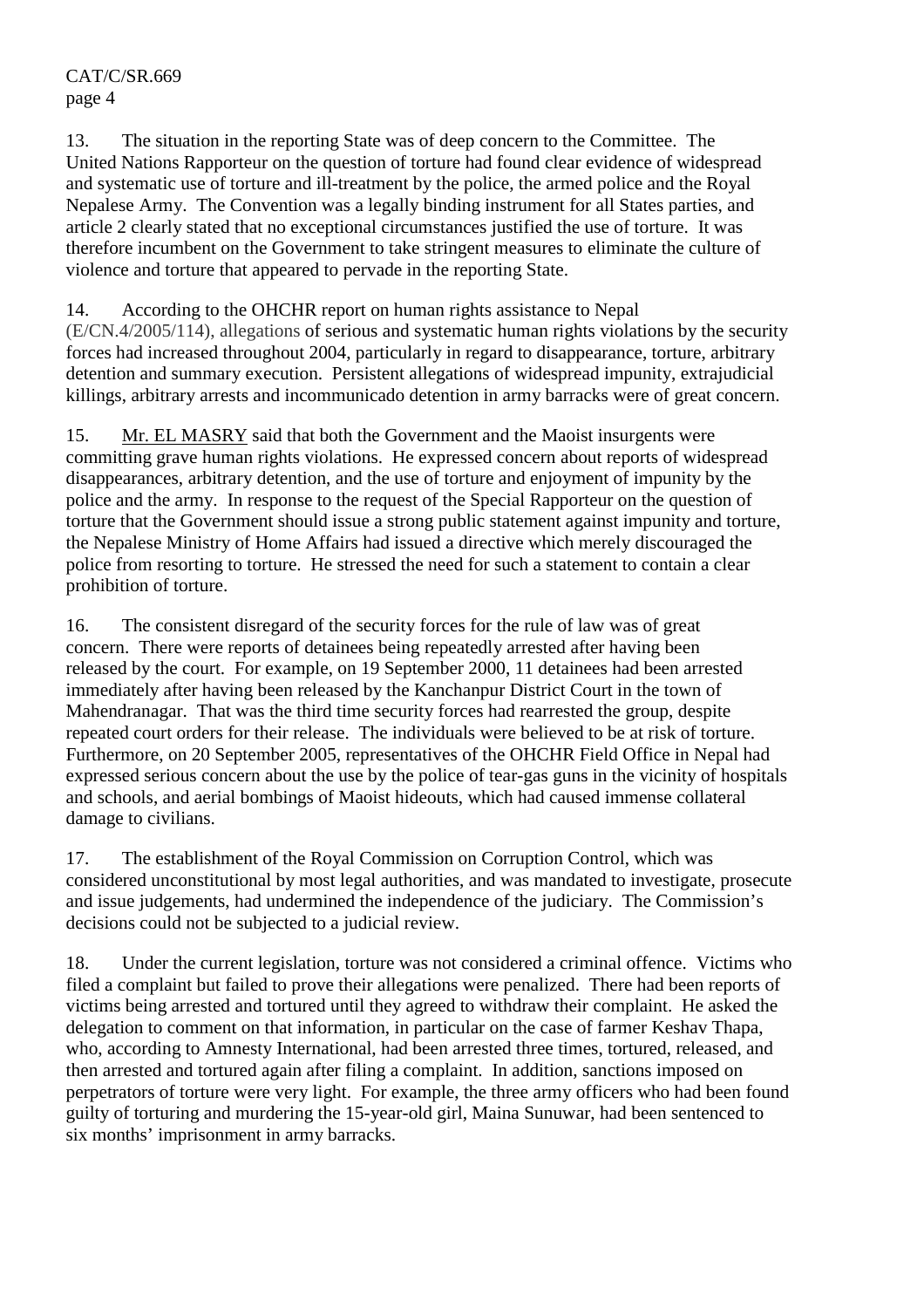19. Referring to paragraph 22 of the periodic report, he said that the definition of torture under the Compensation Relating to Torture Act was limited to acts of torture committed in places of detention. According to the same paragraph, in cases of conflict between a domestic law and an international convention to which Nepal was a party, the latter prevailed. However, that provision was unlikely to be implemented in practice. He requested information about specific cases in which the Convention had been invoked in court.

20. He expressed concern that the maximum sentence provided for under the new draft Penal Code for resorting to torture was a mere three years' imprisonment, and that the period within which victims of torture could file a complaint had been limited to three months. Further information on the new Penal Code should be provided.

21. He believed that the maximum period for which an individual could be held in preventive detention, namely 15 months, was too long. Another matter of concern was the fact that individuals could be arrested without a warrant, and detained for over a year without access to a lawyer, doctor or family members, or possibility of challenging the legality of their detention. He wished to know whether the new Penal Code would address that problem. Lastly, he recalled that, in March 2004, the Government had promised, inter alia, that individuals would be detained only in officially recognized places of detention. He asked what the situation was in that regard and requested data on the number of individuals still in preventive detention, disaggregated by gender, age, caste and place of detention.

22. Mr. RASMUSSEN (Country Rapporteur) said that, according to the Government's report, the NHRC, the ICRC and NGOs had full access to places of detention. However, according to a number of sources, NHRC staff had been repeatedly prevented from visiting detainees. He asked the delegation to clarify the situation. He would also be interested to know whether the numerous new committees that had been set up to promote and protect human rights had been mandated to take measures against individuals who violated the Convention.

23. In its replies to the list of issues, the Government claimed that allegations of incommunicado detention were unfounded. However, there were numerous reports of people being placed in such detention. There seemed to be a lack of control over the security forces, which, in turn, led to their impunity. In that regard, it would be useful to know what measures would be introduced to improve the situation. Referring to article 2, paragraph 3, of the Convention, he stressed the need to ensure that not only the superior officer who had given the order to resort to torture would be held responsible, but also all other authorities involved, regardless of their rank.

24. The Committee had received alarming reports that in some cases persons who had been released following a court order had been rearrested. Such contempt of court illustrated the unchecked power exercised by the police and the security forces, and measures must be taken to address that situation. The delegation should comment on the cases of 28 persons who had reportedly been rearrested after their release.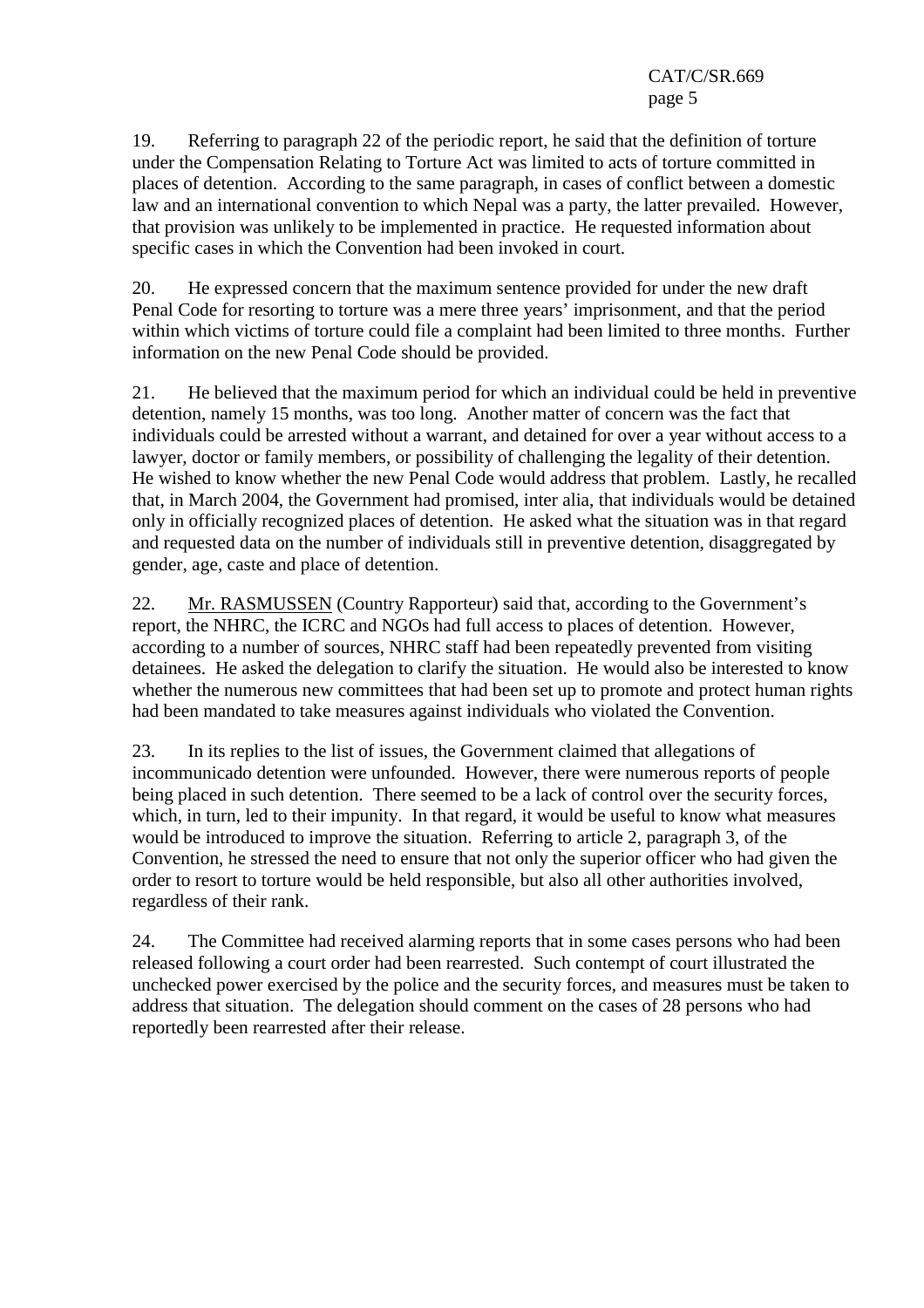25. The Convention against Torture stipulated that the burden of proof in cases involving torture lay with the authorities and not, as in Nepal, with the victim. The State party must take action to bring its legislation in line with the Convention. Reports suggested that acts of torture were carried out with total impunity, and urgent measures must be taken to rectify that situation. The establishment of an effective victim and witness protection system should be a priority.

26. He asked the delegation to comment on allegations that no autopsies were performed on persons who had died in custody, although doctors were specially trained for that purpose. Pursuant to Nepalese legislation, a medical report must be sent to the district court seized of the case, and he wished to learn of measures taken to implement that provision.

27. The delegation should also comment on allegations that torture victims received no compensation and that, even in cases where the courts had ordered payment of compensation, the victims had never received the money.

28. It appeared that confessions were frequently used in court proceedings in the State party. He asked what safeguards were in place to ensure that confessions obtained under duress were not used. The delegation should provide examples of cases where the courts had rejected evidence elicited under duress.

29. The comparatively high number of persons in pretrial detention in the State party suggested that judicial proceedings were slow, and it would be useful to know what steps had been taken to remedy that situation. Although general prison conditions appeared to be acceptable, the State party had acknowledged problems relating to overcrowding and staffing and he asked whether those difficulties were related to budgetary constraints.

30. He commended the State party on taking measures to implement the recommendations by the Special Rapporteur on the question of torture. The OHCHR Field Office in Nepal had recommended that the State party should grant the NHRC of Nepal full and unimpeded access without prior notice to places of detention, which would help prevent disappearances, executions, arbitrary arrests and torture.

31. He further commended the State party on being host to a large number of refugees. Unfortunately, the current situation in the country had prompted a reversal of refugee flows.

32. In its written replies, the State party made a distinction between prisoners and detainees, and he asked for clarification on the exact meaning of the term "detainee" in that context. There was an obvious discrepancy between the number of detainees held in detention centres and army barracks and the total number of detainees indicated in the written replies; he asked the delegation to explain the reasons for that inconsistency. The written replies also referred to the release of a large number of persons held in pretrial detention; the delegation should specify the period over which those detainees had been released.

33. Mr. GROSSMAN expressed concern that the definition of torture applied exclusively to persons in detention; acts of torture could also take place elsewhere. The current definition of torture in State party legislation contained no language regarding the complicity of persons acting in an official capacity who instigated, consented to or acquiesced in torture and was thus narrower than the definition established in the Convention. While the State party had stated that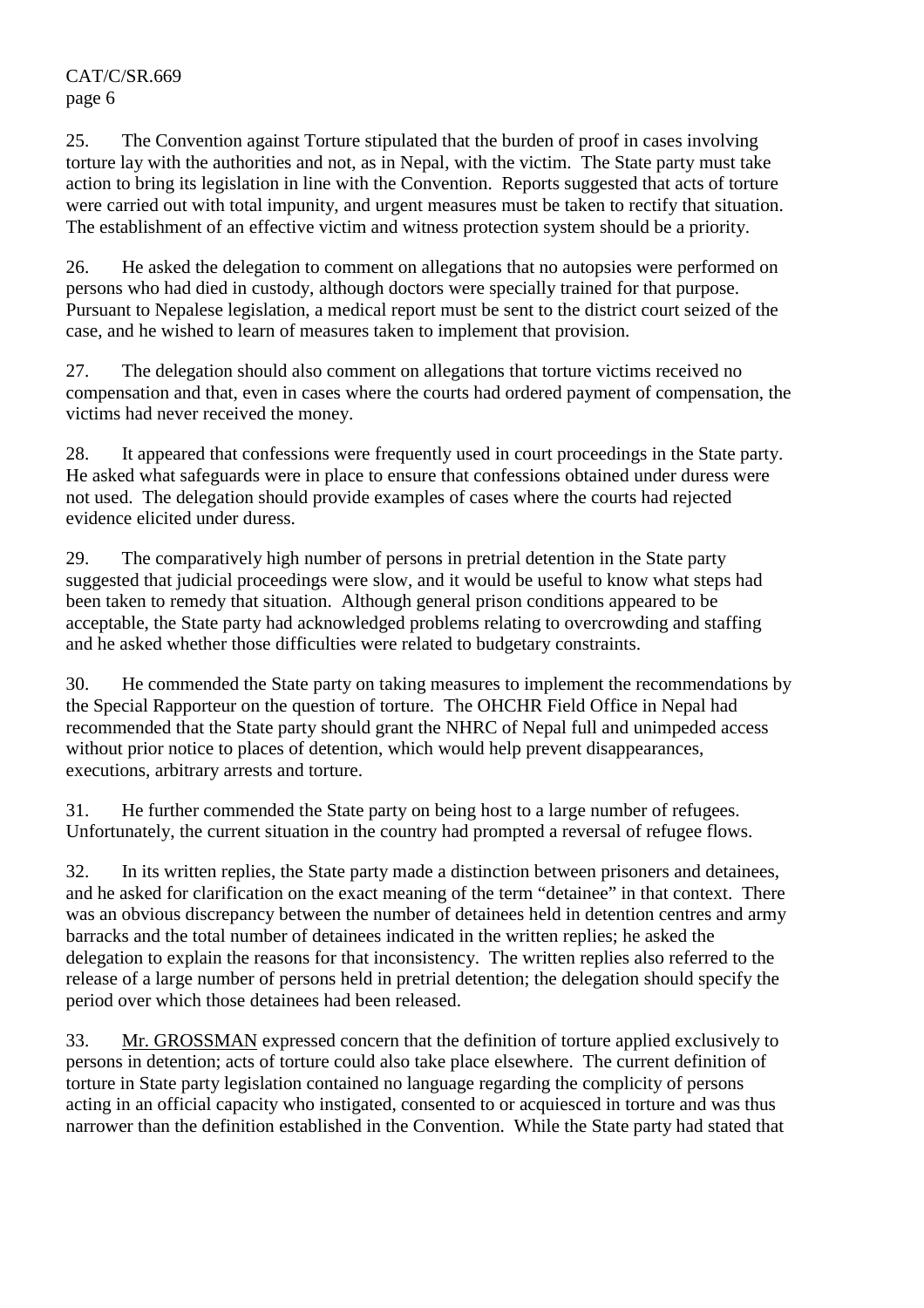the courts were free to expand the definition of torture in individual cases, according to traditional rules of criminal procedure punishment could only be imposed for statutory offences. Pursuant to the Nepal Treaty Act of 1991, international conventions to which Nepal was a party took precedence over domestic legislation. Consequently, the wider definition of torture contained in the Convention should be applied directly. He requested examples of situations where the Convention had been invoked directly in domestic court proceedings.

34. The Committee had received reports that the Royal Nepalese Army and the police routinely ignored court orders. He asked whether the courts had the power to enforce such orders and requested examples of punitive action taken in cases where police officers or members of the armed forces had disobeyed judicial orders.

35. He wished to know what follow-up was given to recommendations made by the NHRC in respect of prison conditions.

36. In January 2005, Nepal had closed down the Tibetan refugee welfare office, and he asked whether the Government planned to reopen the office in the future.

37. Punishment for acts of torture committed by public officials in Nepal was not commensurate with the gravity of the offence. Given that the Rome Statute of the International Criminal Court codified torture as a crime against humanity, it was unacceptable that sentences ranged from short-term imprisonment to a fine. The statute of limitations for torture cases applicable in the State party contradicted the jurisprudence of the Committee and should be abolished.

38. The delegation should provide a list of NGOs involved in training activities for law enforcement officials.

39. The report of the United Nations High Commissioner for Human Rights on the human rights situation and the activities of her Office, including technical cooperation, in Nepal (A/60/359) had indicated that the persons detained under the Terrorist and Disruptive Activities (Control and Punishment) Ordinance 2004 apparently included children. He asked what measures had been taken to address the problem.

40. He wished to know whether it was true that ICRC was denied full and unimpeded access to detention centres and, if so, what measures had been taken to remedy that situation.

41. In the light of recent reports that the Nepalese army was responsible for the highest number of enforced disappearances in the world, he asked whether there were any plans to make enforced disappearance a criminal offence. He also enquired whether the investigation centres set up in response to national and local concerns about detention conditions were functioning properly. Reports had been received of violent attacks against, and enforced disappearance of, human rights defenders and lawyers involved in torture cases. What effective measures were being taken to ensure their protection?

42. He would welcome information on the total amount of compensation paid to the victims of torture thus far by the State party.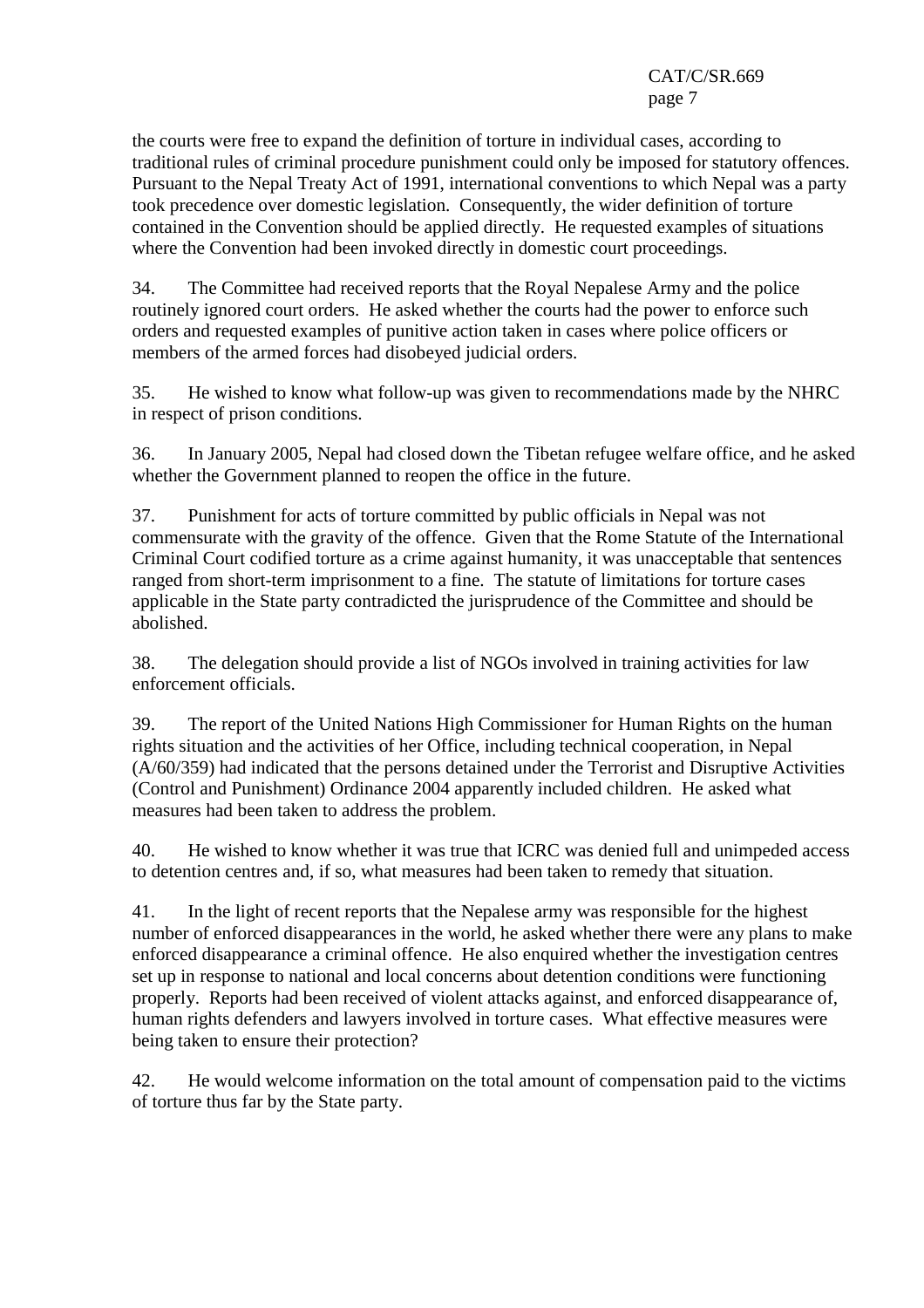43. In response to the question in paragraph 24 of the list of issues, the State party had asserted that in criminal cases the burden of proof lay with the prosecution "except in some criminal offences such as drugs, trafficking, corruption, etc." What exactly was meant by "etc."? Did it cover crimes against the State such as terrorism? He would stress that under international law the burden of proof should always lie with the prosecution, irrespective of the nature of the offence.

44. It was his understanding that amendments to legislation could be passed by Royal ordinance. He expressed concern about the implications of such a procedure.

45. Ms. GAER said that the State party had failed to provide information on the investigation, prosecution and punishment of the perpetrators of gender-based breaches of the Convention, as requested in paragraph 9 of the list of issues. It was difficult for the Committee to assess the situation solely on the basis of cases registered. Data on the age of the victims concerned was also necessary. NGO sources had also alleged that caste was one of the grounds for ill-treatment, and she would welcome more information in that regard.

46. She asked whether the list of torture-related cases provided by the State party in response to paragraph 17 of the list of issues was exhaustive or illustrative. Referring to the findings in the Sunsari Case, she drew attention to the comment that military law did not deal with rape cases and enquired whether there were any plans to address that serious legal gap. In a country in the throes of insurgency and extensive allegations of human rights violations by the military forces, military law and its enforcement were of particular significance.

47. The State party's comments in response to paragraphs 18 and 19 of the list of issues that allegations of the rape and sexual assault of detainees were unfounded was not convincing. More information was required given the serious discrepancy between the positions of NGOs and the State party. Did the NHRC or any other body have the authority to investigate such allegations? What was meant by the statement that the Government would do its utmost to continue to treat those allegations with the utmost sensitivity and act upon them with the utmost priority?

48. With regard to article 3 of the Convention, she asked whether the State party had any specific procedures for determining whether persons returned to another State were in danger of being subjected to torture - a casual declaration would not suffice. Paragraph 8 of the Committee's general comment No. 1 (1996) on implementation of article 3 of the Convention in the context of article 22 (Refoulement and communications) contained pertinent information in that connection.

49. She sought information on the status of the human rights accord drafted by the NHRC to be signed by the Government and rebel forces. Had it influenced the Government's view of the Commission? Had the Commission been given the authority to conduct inspections of detention centres without notice as a result?